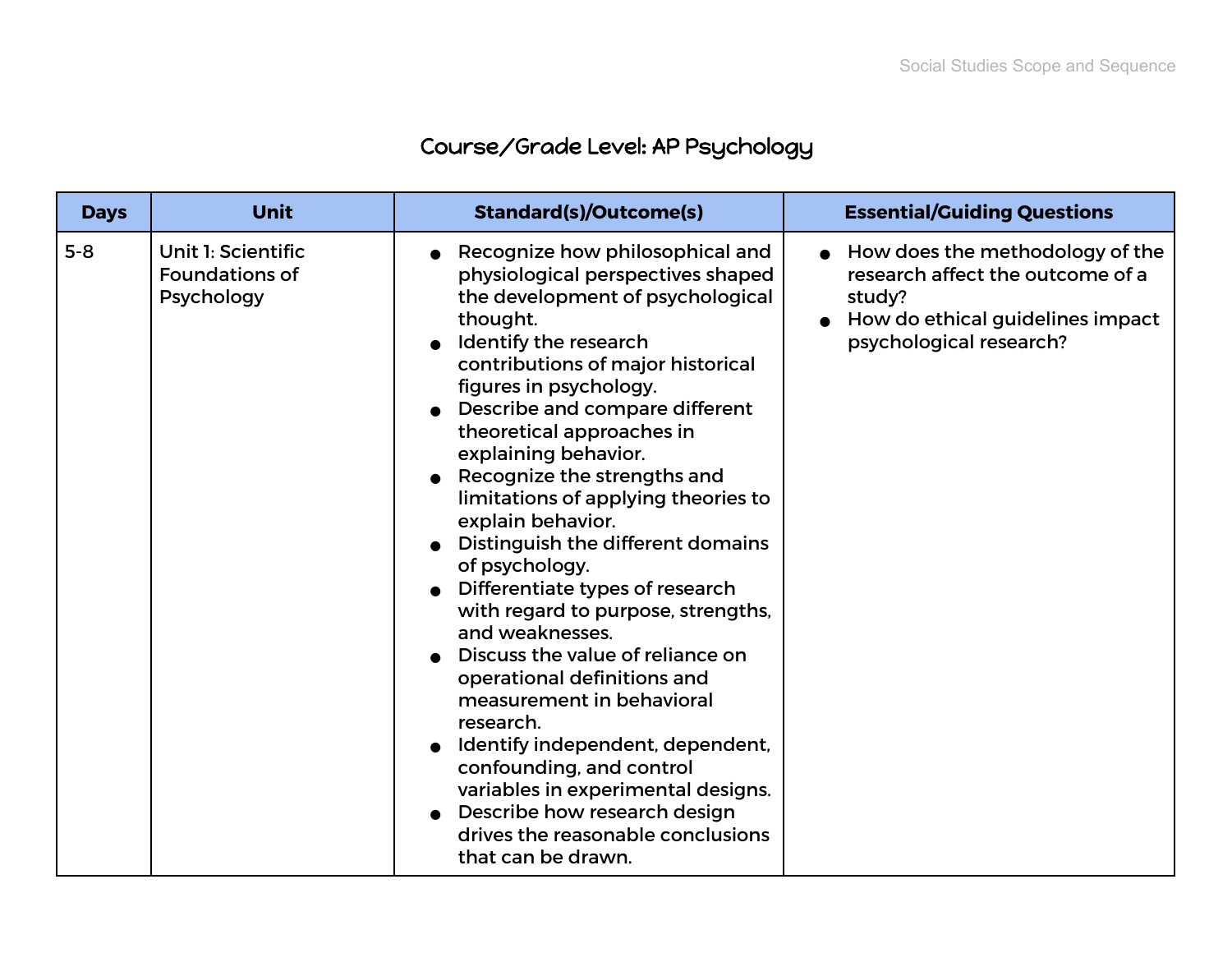|       |                                                | Distinguish between random<br>assignment of participants to<br>conditions in experiments and<br>random selection of participants,<br>primarily in correlational studies<br>and surveys.<br>Predict the validity of behavioral<br>explanations based on the quality<br>of research design.<br>Apply basic descriptive statistical<br>concepts, including interpreting<br>and constructing graphs and<br>calculating simple descriptive<br>statistics.<br>Distinguish the purposes of<br>descriptive statistics and<br>inferential statistics.<br>Identify how ethical issues inform<br>and constrain research practices.<br>Describe how ethical and legal<br>guidelines protect research<br>participants and promote sound<br>ethical practice. |                                                                                                                                                                                                                                                                       |
|-------|------------------------------------------------|-------------------------------------------------------------------------------------------------------------------------------------------------------------------------------------------------------------------------------------------------------------------------------------------------------------------------------------------------------------------------------------------------------------------------------------------------------------------------------------------------------------------------------------------------------------------------------------------------------------------------------------------------------------------------------------------------------------------------------------------------|-----------------------------------------------------------------------------------------------------------------------------------------------------------------------------------------------------------------------------------------------------------------------|
| $5-8$ | <b>Unit 2: Biological Basis</b><br>of Behavior | Discuss psychology's abiding<br>interest in how heredity,<br>environment, and evolution work<br>together to shape behavior.<br>Identify key research<br>contributions of scientists in the<br>area of heredity and environment.<br>Predict how traits and behavior<br>can be selected for their adaptive<br>value.<br>Discuss the effect of the                                                                                                                                                                                                                                                                                                                                                                                                 | • How can biology influence our<br>behavior and mental processes?<br>What happens when a particular<br>neurotransmitter is absent from<br>the body?<br>How do biological and<br>environmental factors interact to<br>influence our behaviors and<br>mental processes? |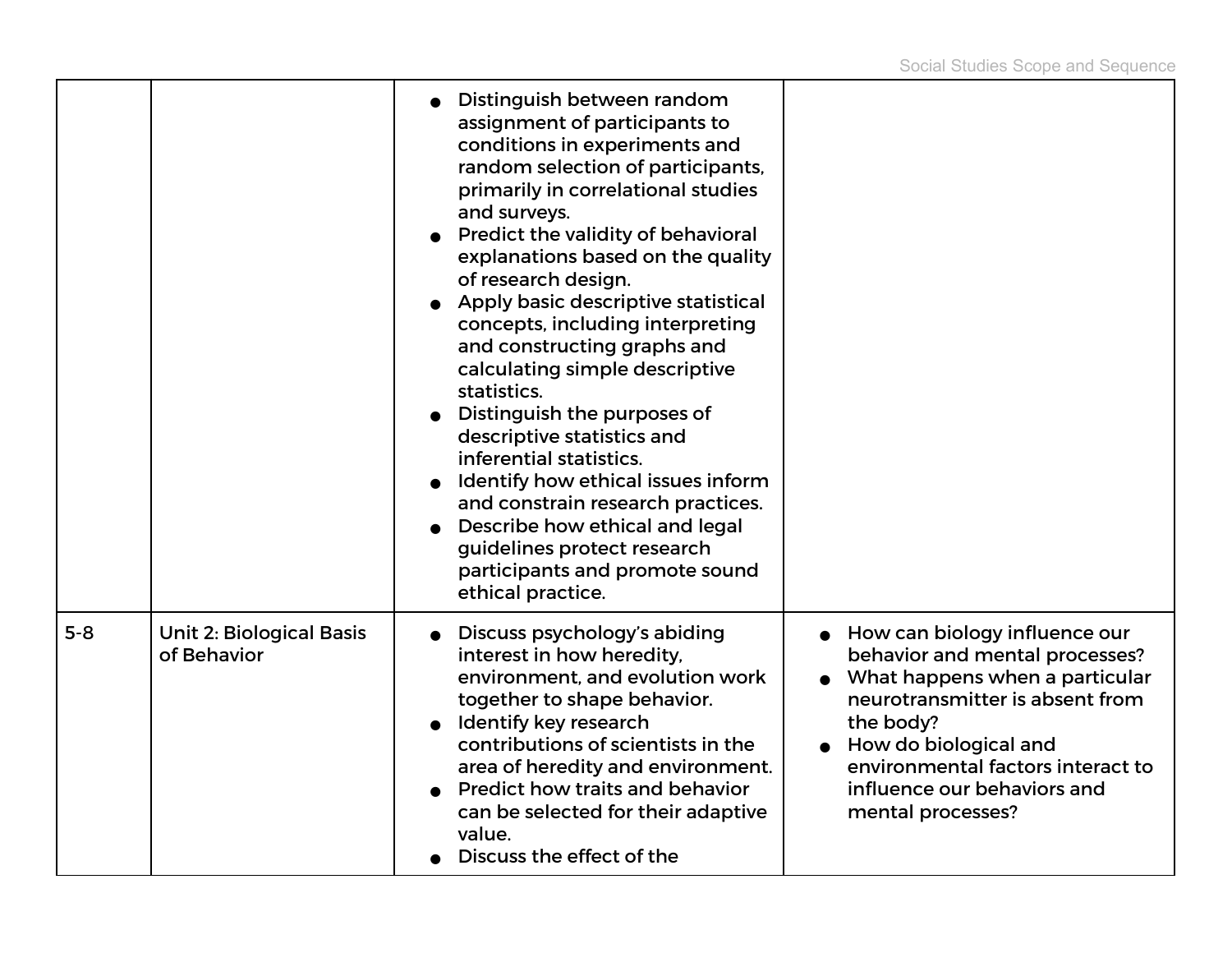|  | endocrine system on behavior.<br>Describe the nervous system and<br>its subdivisions and functions.<br>Identify basic processes and<br>systems in the biological bases of<br>behavior, including parts of the<br>neuron.<br>Identify basic process of<br>transmission of a signal between<br>neurons.<br>Discuss the influence of drugs on<br>neurotransmitters.<br>Describe the nervous system and<br>its subdivisions and functions in<br>the brain.<br>Identify the contributions of key<br>researchers to the study of the<br>brain.<br><b>Recount historic and</b><br>contemporary research strategies<br>and technologies that support<br>research.<br>Identify the contributions of key<br>researchers to the development<br>of tools for examining the brain.<br>Discuss the role of neuroplasticity<br>in traumatic brain injury<br>Identify the contributions of key<br>researchers to the study of<br>neuroplasticity.<br>Describe various states of |  |
|--|-----------------------------------------------------------------------------------------------------------------------------------------------------------------------------------------------------------------------------------------------------------------------------------------------------------------------------------------------------------------------------------------------------------------------------------------------------------------------------------------------------------------------------------------------------------------------------------------------------------------------------------------------------------------------------------------------------------------------------------------------------------------------------------------------------------------------------------------------------------------------------------------------------------------------------------------------------------------|--|
|  | consciousness and their impact<br>on behavior.<br>Identify the major psychoactive<br>drug categories and classify                                                                                                                                                                                                                                                                                                                                                                                                                                                                                                                                                                                                                                                                                                                                                                                                                                               |  |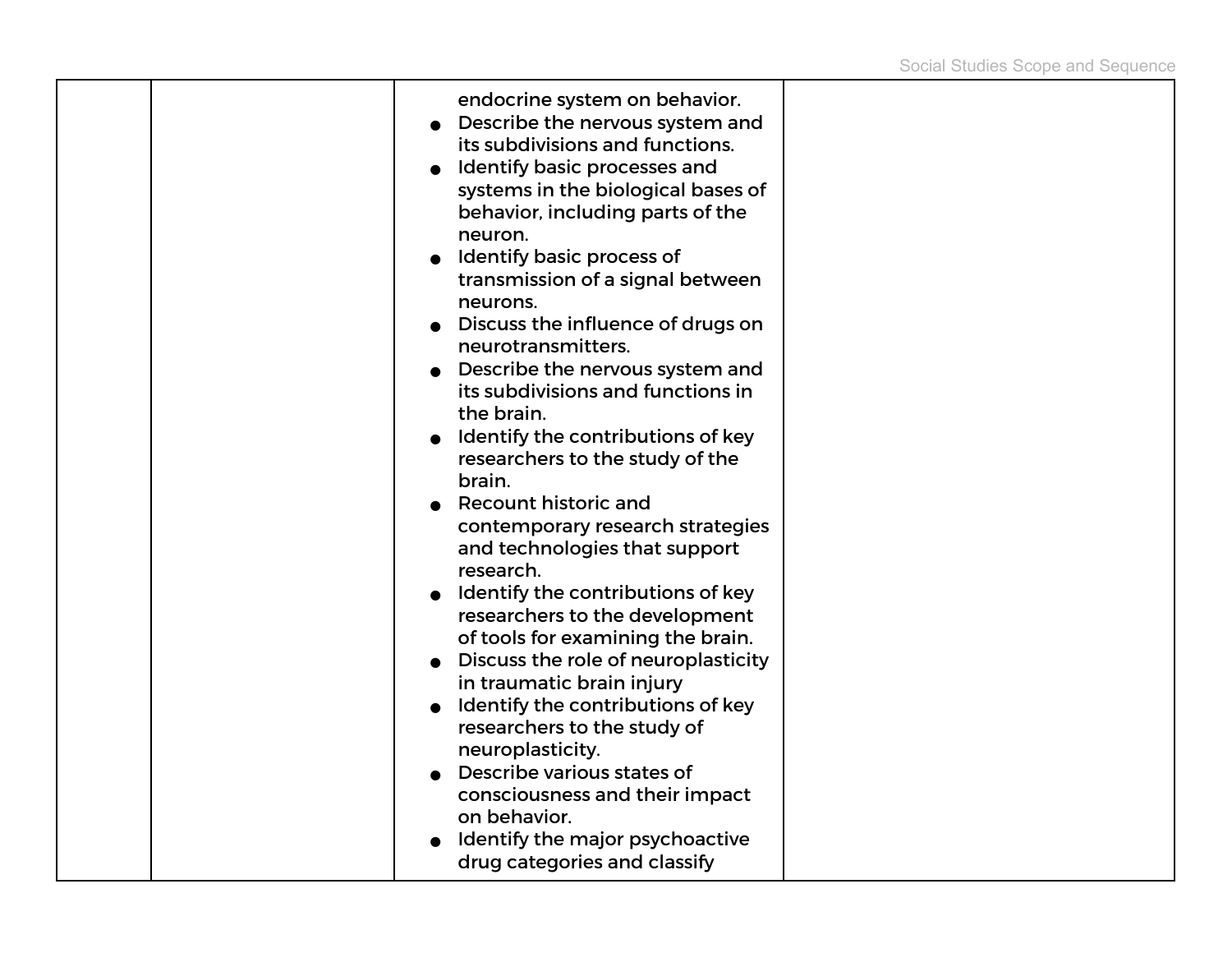|       |                                     | specific drugs, including their<br>psychological and physiological<br>effects.<br>Discuss drug dependence,<br>addiction, tolerance, and<br>withdrawal.<br>Identify the contributions of<br>major figures in consciousness<br>research.<br>Discuss aspects of sleep and<br>dreaming.                                                                                                                                                                                                                                                                                                                                                                                                                              |                                                                                                                                                                                                                    |
|-------|-------------------------------------|------------------------------------------------------------------------------------------------------------------------------------------------------------------------------------------------------------------------------------------------------------------------------------------------------------------------------------------------------------------------------------------------------------------------------------------------------------------------------------------------------------------------------------------------------------------------------------------------------------------------------------------------------------------------------------------------------------------|--------------------------------------------------------------------------------------------------------------------------------------------------------------------------------------------------------------------|
| $5-8$ | Unit 3: Sensation and<br>Perception | Describe general principles of<br>organizing and integrating<br>sensation to promote stable<br>awareness of the external world.<br>Discuss basic principles of sensory<br>transduction, including absolute<br>threshold, difference threshold,<br>signal detection, and sensory<br>adaptation.<br>Identify the research<br>contributions of major historical<br>figures in sensation and<br>perception.<br>Discuss how experience and<br>culture can influence perceptual<br>processes.<br>Discuss the role of attention in<br>behavior.<br>Describe the vision process,<br>including the specific nature of<br>energy transduction, relevant<br>anatomical structures, and<br>specialized pathways in the brain | How do we process the<br>information we receive from our<br>environments?<br>How does our interpretation of<br>the information we receive from<br>the environment influence our<br>behaviors and mental processes? |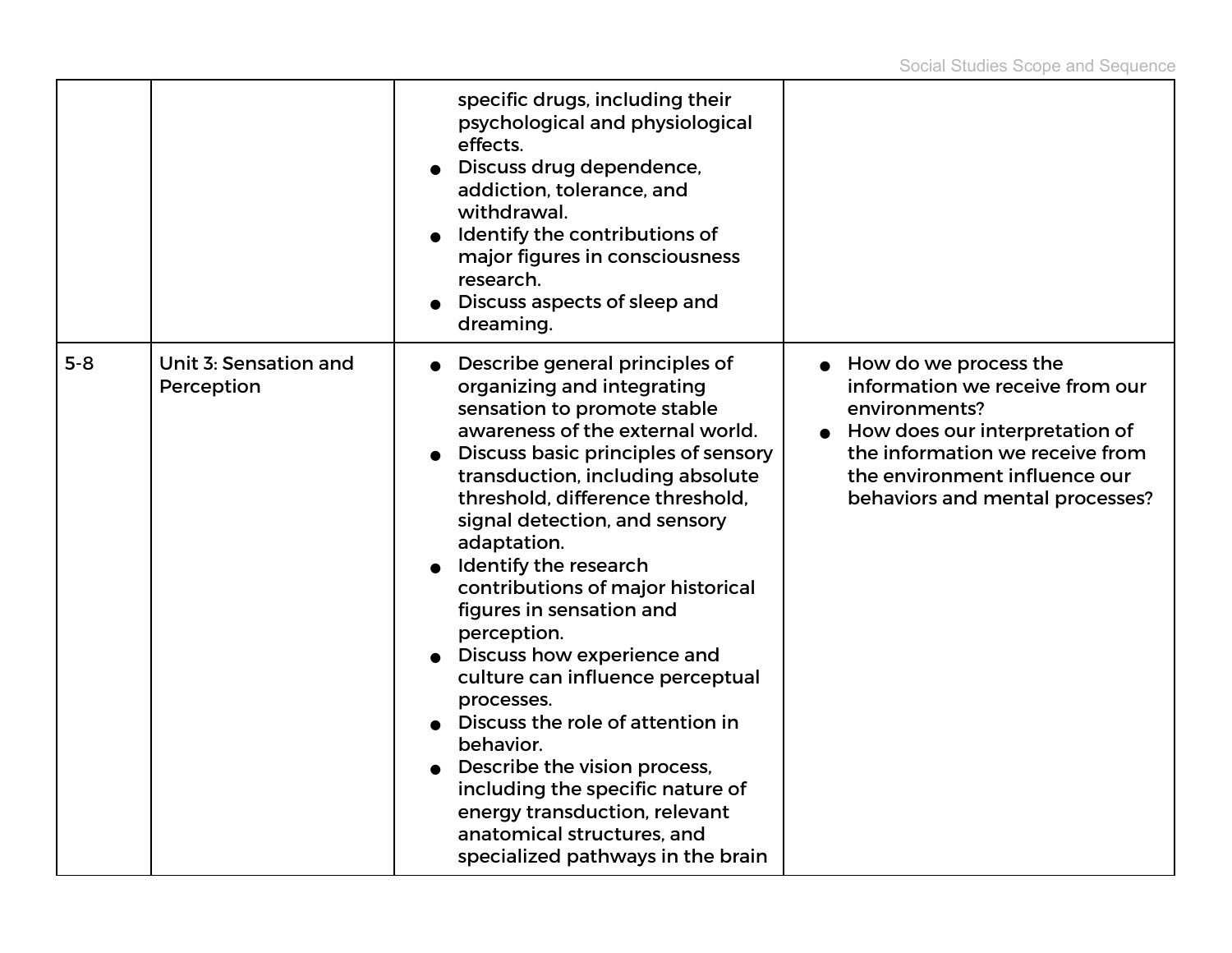|         |                  | for each of the senses.<br><b>Explain common sensory</b><br>conditions.<br>Explain the role of top-down<br>processing in producing<br>vulnerability to illusion<br>Describe the hearing process,<br>including the specific nature of<br>energy transduction, relevant<br>anatomical structures, and<br>specialized pathways in the brain<br>for each of the senses.<br>Describe taste and smell<br>processes, including the specific<br>nature of energy transduction,<br>relevant anatomical structures.<br>and specialized pathways in the<br>brain for each of the senses.<br>Describe sensory processes,<br>including the specific nature of<br>energy transduction, relevant<br>anatomical structures, and<br>specialized pathways in the brain<br>for each of the body senses. |                                                                                                |
|---------|------------------|--------------------------------------------------------------------------------------------------------------------------------------------------------------------------------------------------------------------------------------------------------------------------------------------------------------------------------------------------------------------------------------------------------------------------------------------------------------------------------------------------------------------------------------------------------------------------------------------------------------------------------------------------------------------------------------------------------------------------------------------------------------------------------------|------------------------------------------------------------------------------------------------|
| $5 - 8$ | Unit 4: Learning | Identify the contributions of key<br>researchers in the psychology of<br>learning.<br>Interpret graphs that exhibit the<br>results of learning experiments.<br>Describe the essential<br>characteristics of insight learning,<br>latent learning, and social<br>learning.<br>Apply learning principles to                                                                                                                                                                                                                                                                                                                                                                                                                                                                            | How do we learn?<br>How do our experiences influence<br>our behaviors and mental<br>processes? |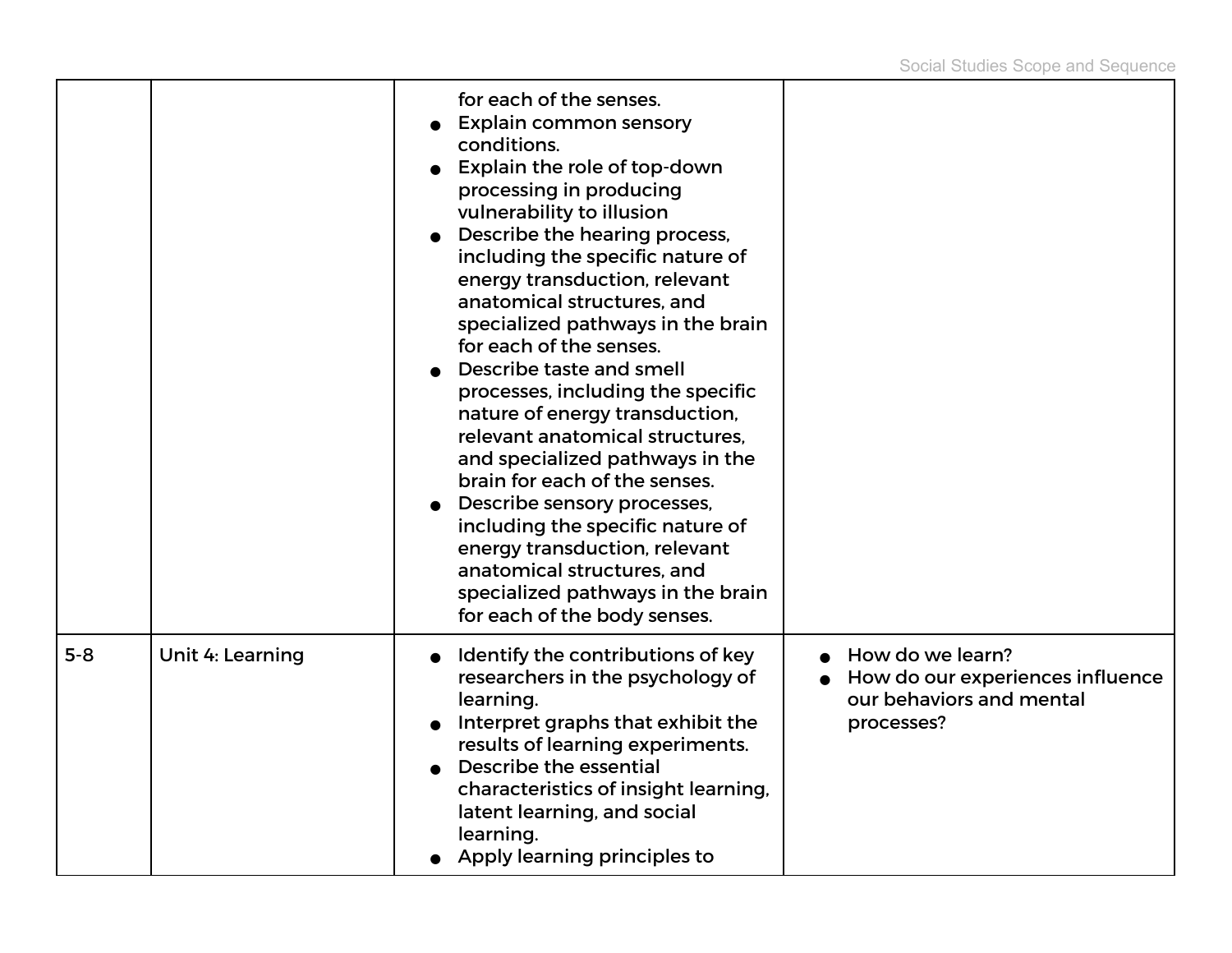|        |                                        | explain emotional learning, taste<br>aversion, superstitious behavior,<br>and learned helplessness.<br>Provide examples of how<br>biological constraints create<br>learning predispositions.<br>Describe basic classical<br>conditioning phenomena.<br><b>Distinguish general differences</b><br>between principles of classical<br>conditioning, operant<br>conditioning, and observational<br>learning.<br>Predict the effects of operant<br>conditioning.<br>Predict how practice, schedules of<br>reinforcement, other aspects of<br>reinforcement, and motivation<br>will influence quality of learning.<br><b>Suggest how behavior</b><br>modification, biofeedback, coping<br>strategies, and self-control can be<br>used to address behavioral<br>problems. |                                                                                                                                  |
|--------|----------------------------------------|---------------------------------------------------------------------------------------------------------------------------------------------------------------------------------------------------------------------------------------------------------------------------------------------------------------------------------------------------------------------------------------------------------------------------------------------------------------------------------------------------------------------------------------------------------------------------------------------------------------------------------------------------------------------------------------------------------------------------------------------------------------------|----------------------------------------------------------------------------------------------------------------------------------|
| $7-10$ | <b>Unit 5: Cognitive</b><br>Psychology | Compare and contrast various<br>cognitive processes.<br>Describe and differentiate<br>psychological and physiological<br>systems of memory.<br>Identify the contributions of key<br>researchers in cognitive<br>psychology.<br>Outline the principles that<br>underlie construction and                                                                                                                                                                                                                                                                                                                                                                                                                                                                             | What roles do memory and<br>thinking play in our behaviors?<br>What is intelligence and how can<br>we study it to understand it? |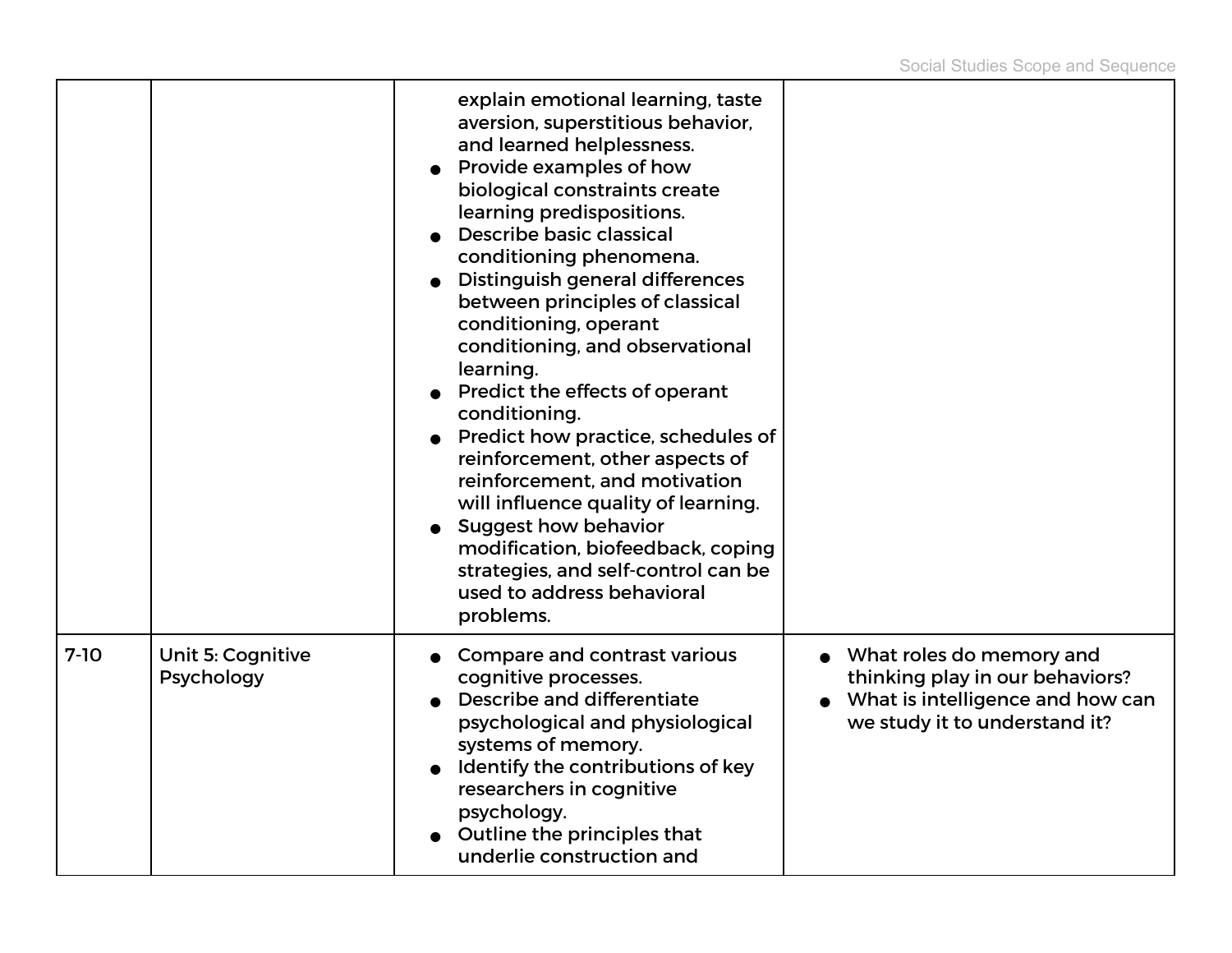|  | encoding of memories.<br>Outline the principles that<br>underlie effective storage of<br>memories.<br>Describe strategies for retrieving<br>memories.<br>Describe strategies for memory<br>improvement and typical<br>memory errors.<br><b>Describe and differentiate</b><br>psychological and physiological<br>systems of short- and long-term<br>memory.<br>Identify problem-solving<br>strategies as well as factors that<br>influence their effectiveness.<br>List the characteristics of creative<br>thought and creative thinkers.<br>• Identify problem-solving<br>strategies as well as factors that<br>create bias and errors in thinking.<br>Define intelligence and list<br>characteristics of how<br>psychologists measure<br>intelligence.<br>Discuss how culture influences<br>the definition of intelligence.<br><b>Compare and contrast historic</b><br>and contemporary theories of<br>intelligence.<br>Identify the contributions of key<br>researchers in intelligence<br>research and testing. |  |
|--|--------------------------------------------------------------------------------------------------------------------------------------------------------------------------------------------------------------------------------------------------------------------------------------------------------------------------------------------------------------------------------------------------------------------------------------------------------------------------------------------------------------------------------------------------------------------------------------------------------------------------------------------------------------------------------------------------------------------------------------------------------------------------------------------------------------------------------------------------------------------------------------------------------------------------------------------------------------------------------------------------------------------|--|
|  | Explain how psychologists design<br>tests, including standardization                                                                                                                                                                                                                                                                                                                                                                                                                                                                                                                                                                                                                                                                                                                                                                                                                                                                                                                                               |  |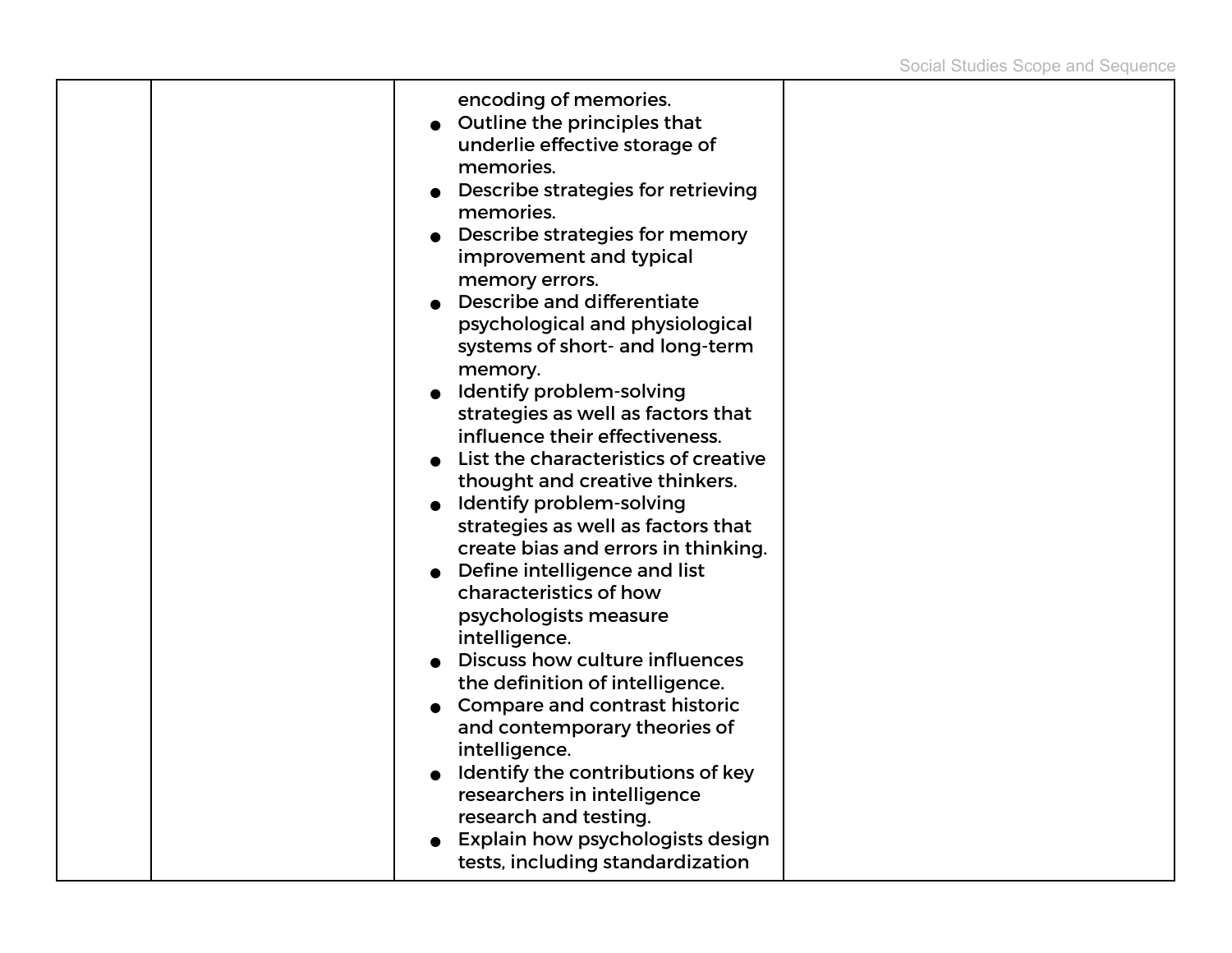|         |                                     | strategies and other techniques<br>to establish reliability and validity<br>Interpret the meaning of scores in<br>terms of the normal curve.<br>Describe relevant labels related to<br>intelligence testing.<br>Synthesize how biological,<br>cognitive, and cultural factors<br>converge to facilitate acquisition,<br>development, and use of<br>language.<br>Debate the appropriate testing<br>practices, particularly in relation<br>to culture-fair test uses.                                                                                                                                           |                                                 |
|---------|-------------------------------------|---------------------------------------------------------------------------------------------------------------------------------------------------------------------------------------------------------------------------------------------------------------------------------------------------------------------------------------------------------------------------------------------------------------------------------------------------------------------------------------------------------------------------------------------------------------------------------------------------------------|-------------------------------------------------|
| $3 - 5$ | Unit 6: Developmental<br>Psychology | Explain the process of conception<br>and gestation, including factors<br>that influence successful pre-<br>natal development.<br>Discuss the interaction of nature<br>and nurture (including cultural<br>variations), specifically physical<br>development, in the<br>determination of behavior.<br>Discuss maturation of motor<br>skills.<br>Describe the influence of<br>temperament and other social<br>factors on attachment and<br>appropriate socialization.<br>Identify the contributions of<br>major researchers in<br>developmental psychology in the<br>area of social development in<br>childhood. | How do we perceive and<br>understand ourselves? |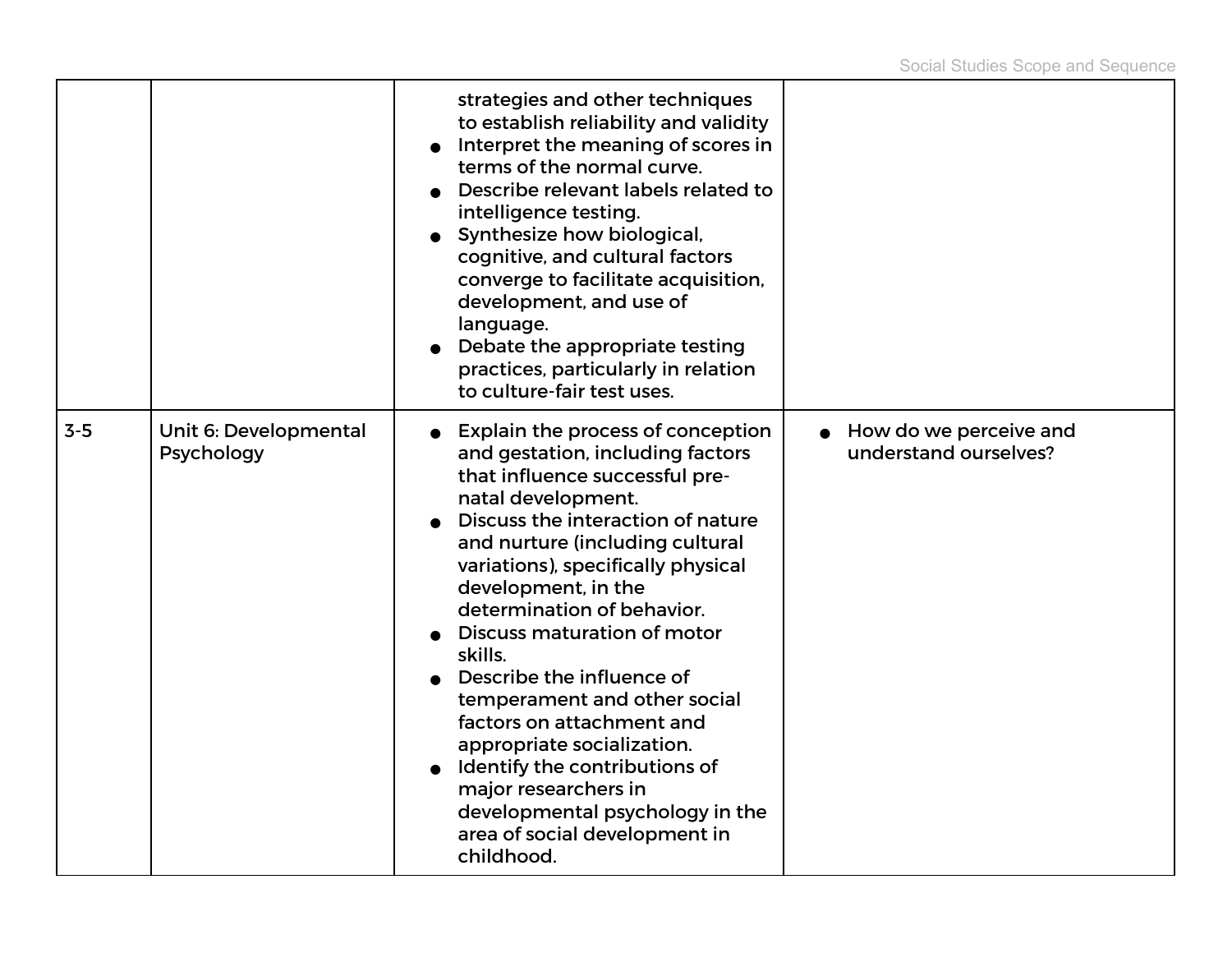|  | Discuss the interaction of nature<br>and nurture (including cultural<br>variations), specifically social<br>development, in the<br>determination of behavior.<br><b>Explain how parenting styles</b><br>influence development.<br><b>Explain the maturation of</b><br>cognitive abilities (Piaget's stages,<br>Information process).<br>Identify the contributions of<br>major researchers in the area of<br>cognitive development in<br>childhood.<br><b>Discuss maturational challenges</b><br>in adolescence, including related<br>family conflicts.<br>Characterize the development of<br>decisions related to intimacy as<br>people mature<br><b>Predict the physical and cognitive</b><br>changes that emerge through the<br>lifespan, including steps that can<br>be taken to maximize function.<br>Identify the contributions of key<br>researchers in the area of<br>adulthood and aging.<br>Identify the contributions of<br>major researchers in the area of<br>moral development.<br>Compare and contrast models of<br>moral development.<br>Describe how sex and gender |  |
|--|--------------------------------------------------------------------------------------------------------------------------------------------------------------------------------------------------------------------------------------------------------------------------------------------------------------------------------------------------------------------------------------------------------------------------------------------------------------------------------------------------------------------------------------------------------------------------------------------------------------------------------------------------------------------------------------------------------------------------------------------------------------------------------------------------------------------------------------------------------------------------------------------------------------------------------------------------------------------------------------------------------------------------------------------------------------------------------------|--|
|  | influence socialization and other<br>aspects of development.                                                                                                                                                                                                                                                                                                                                                                                                                                                                                                                                                                                                                                                                                                                                                                                                                                                                                                                                                                                                                         |  |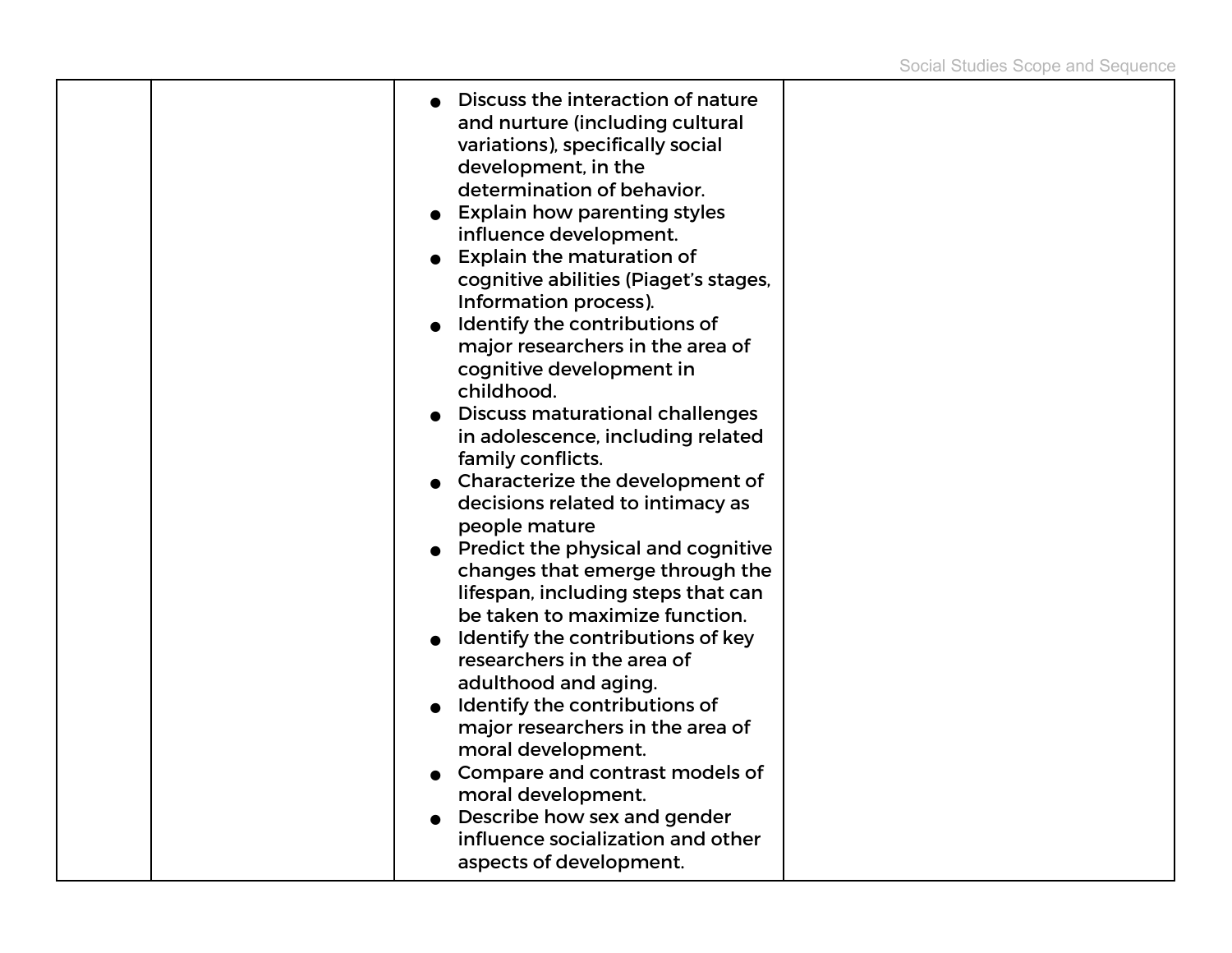| $5 - 8$ | Unit 7: Motivation,<br>Emotion, and<br>Personality | Identify and apply basic<br>$\bullet$<br>motivational concepts to<br>understand the behavior of<br>humans and other animals.<br><b>Compare and contrast</b><br>motivational theories, including<br>the strengths and weaknesses of<br>each.<br>Describe classic research findings<br>$\bullet$<br>in specific motivations.<br>Identify contributions of key<br>researchers in the psychological<br>field of motivation and emotion.<br><b>Discuss the biological</b><br>underpinnings of motivation,<br>including needs, drives, and<br>homeostasis.<br>Compare and contrast major<br>theories of emotion.<br>Describe how cultural influences<br>shape emotional expression,<br>including variations in body<br>language.<br>Discuss theories of stress and the<br>effects of stress on psychological<br>and physical well-being.<br>Describe and compare research<br>methods that psychologists use<br>to investigate personality<br>Identify the contributions of<br>major researchers in personality<br>theory<br>Compare and contrast the<br>psychoanalytic theories of<br>personality with other theories of | What motivates us to think and<br>act the way we do?<br>• Why do some people respond to<br>stress in a healthier way than<br>others?<br>Why don't psychologists agree? |
|---------|----------------------------------------------------|--------------------------------------------------------------------------------------------------------------------------------------------------------------------------------------------------------------------------------------------------------------------------------------------------------------------------------------------------------------------------------------------------------------------------------------------------------------------------------------------------------------------------------------------------------------------------------------------------------------------------------------------------------------------------------------------------------------------------------------------------------------------------------------------------------------------------------------------------------------------------------------------------------------------------------------------------------------------------------------------------------------------------------------------------------------------------------------------------------------------|------------------------------------------------------------------------------------------------------------------------------------------------------------------------|
|---------|----------------------------------------------------|--------------------------------------------------------------------------------------------------------------------------------------------------------------------------------------------------------------------------------------------------------------------------------------------------------------------------------------------------------------------------------------------------------------------------------------------------------------------------------------------------------------------------------------------------------------------------------------------------------------------------------------------------------------------------------------------------------------------------------------------------------------------------------------------------------------------------------------------------------------------------------------------------------------------------------------------------------------------------------------------------------------------------------------------------------------------------------------------------------------------|------------------------------------------------------------------------------------------------------------------------------------------------------------------------|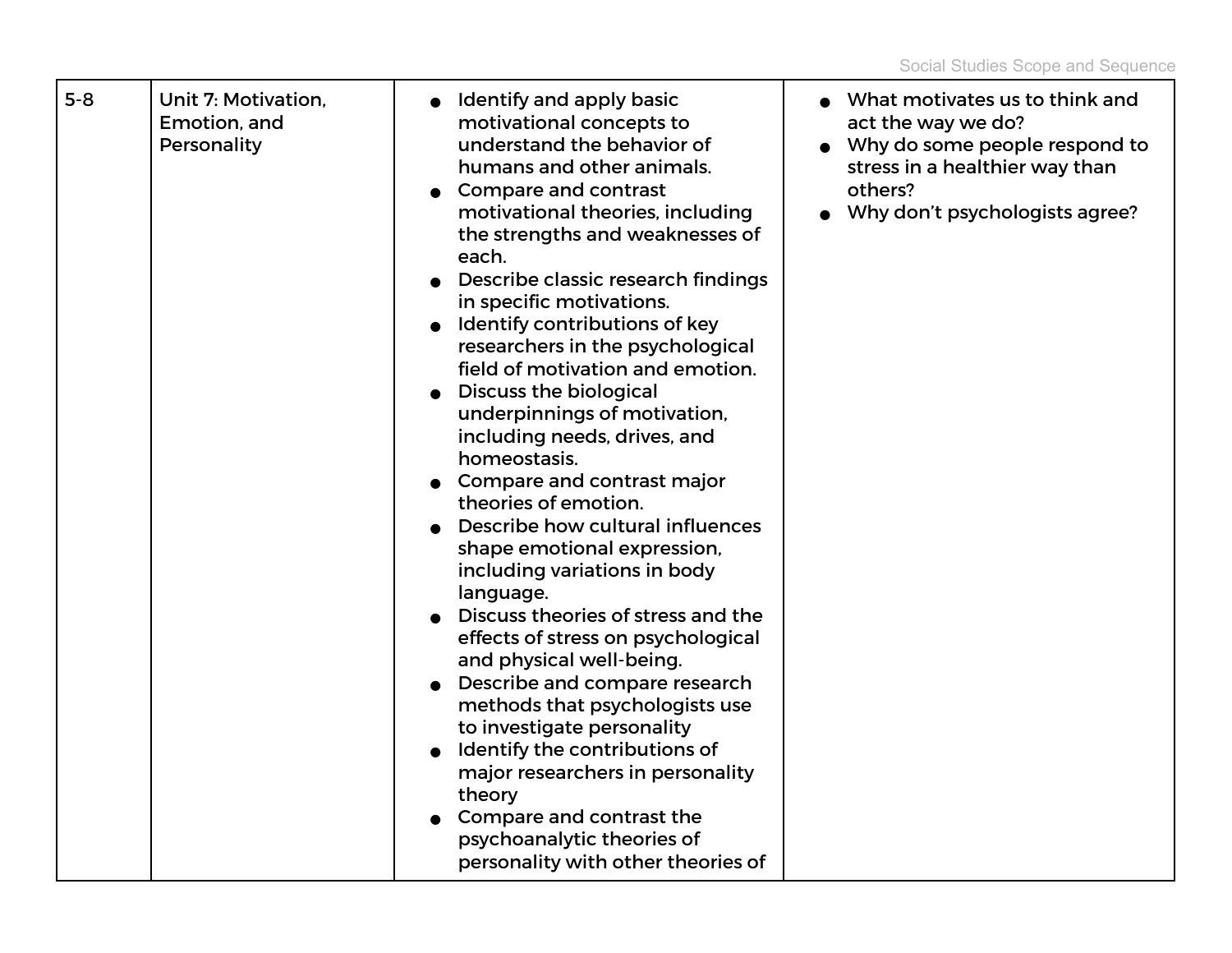|        |                                | personality.<br>Compare and contrast the<br>behaviorist and social cognitive<br>theories of personality with other<br>theories of personality<br>Compare and contrast<br>humanistic theories of personality<br>with other theories of personality<br>Speculate how cultural context<br>can facilitate or constrain<br>personality development,<br>especially as it relates to self-<br>concept.<br>Compare and contrast trait<br>theories of personality with other<br>theories of personality<br>Identify frequently used<br>assessment strategies, and<br>evaluate relative test quality<br>based on reliability and validity of<br>the instruments. |                                                                                                                                |
|--------|--------------------------------|--------------------------------------------------------------------------------------------------------------------------------------------------------------------------------------------------------------------------------------------------------------------------------------------------------------------------------------------------------------------------------------------------------------------------------------------------------------------------------------------------------------------------------------------------------------------------------------------------------------------------------------------------------|--------------------------------------------------------------------------------------------------------------------------------|
| $7-10$ | Unit 8: Clinical<br>Psychology | Recognize the use of the most<br>recent version of the Diagnostic<br>and Statistical Manual of Mental<br>Disorders (DSM) published by the<br><b>American Psychiatric Association</b><br>as the primary reference for<br>making diagnostic judgments.<br>Describe contemporary and<br>historical conceptions of what<br>constitutes psychological<br>disorders.<br>Discuss the intersection between<br>psychology and the legal system.                                                                                                                                                                                                                 | Why is psychological perspective<br>necessary in the treatment of<br>disorders?<br>How are psychological disorders<br>treated? |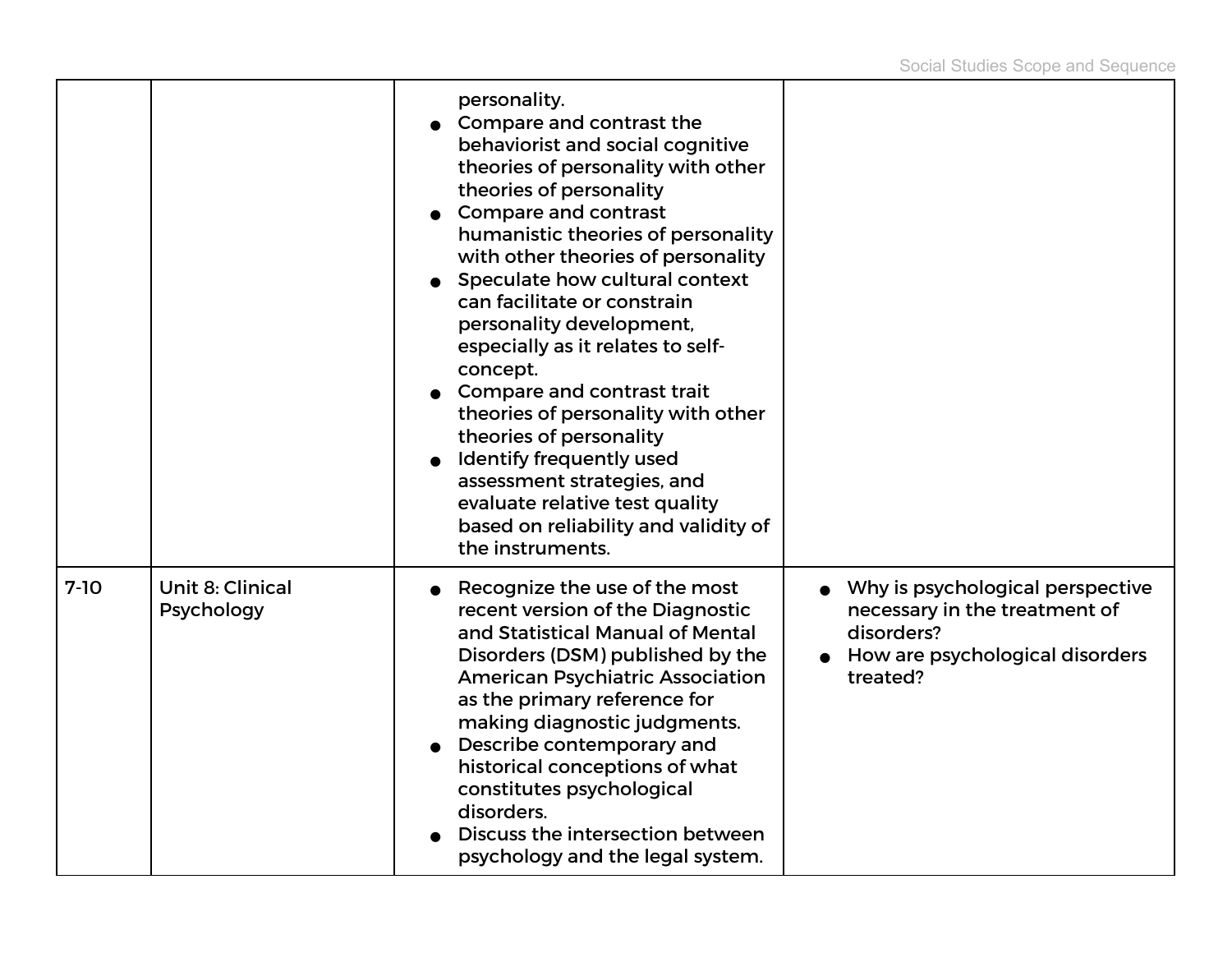|  | <b>Evaluate the strengths and</b><br>limitations of various approaches<br>to explaining psychological<br>disorders.<br>Identify the positive and negative<br>consequences of diagnostic<br>labels.<br>Discuss the major diagnostic<br>categories, including<br>neurodevelopmental disorders,<br>neurocognitive disorders,<br>schizophrenia spectrum, and<br>other psychotic disorders, and<br>their corresponding symptoms.<br>Discuss the major diagnostic<br>categories, including anxiety<br>disorders, bipolar and related<br>disorders, depressive disorders,<br>obsessive-compulsive and related<br>disorders, and their<br>corresponding symptoms.<br>Discuss the major diagnostic<br>categories, including dissociative<br>disorders, somatic symptom and<br>related disorders, and trauma-<br>and stressorrelated disorders and<br>their corresponding symptoms.<br>Discuss the major diagnostic<br>categories, including feeding and<br>eating disorders, personality<br>disorders, and their<br>corresponding symptoms.<br>Describe the central |  |
|--|------------------------------------------------------------------------------------------------------------------------------------------------------------------------------------------------------------------------------------------------------------------------------------------------------------------------------------------------------------------------------------------------------------------------------------------------------------------------------------------------------------------------------------------------------------------------------------------------------------------------------------------------------------------------------------------------------------------------------------------------------------------------------------------------------------------------------------------------------------------------------------------------------------------------------------------------------------------------------------------------------------------------------------------------------------|--|
|  | characteristics of<br>psychotherapeutic intervention.                                                                                                                                                                                                                                                                                                                                                                                                                                                                                                                                                                                                                                                                                                                                                                                                                                                                                                                                                                                                      |  |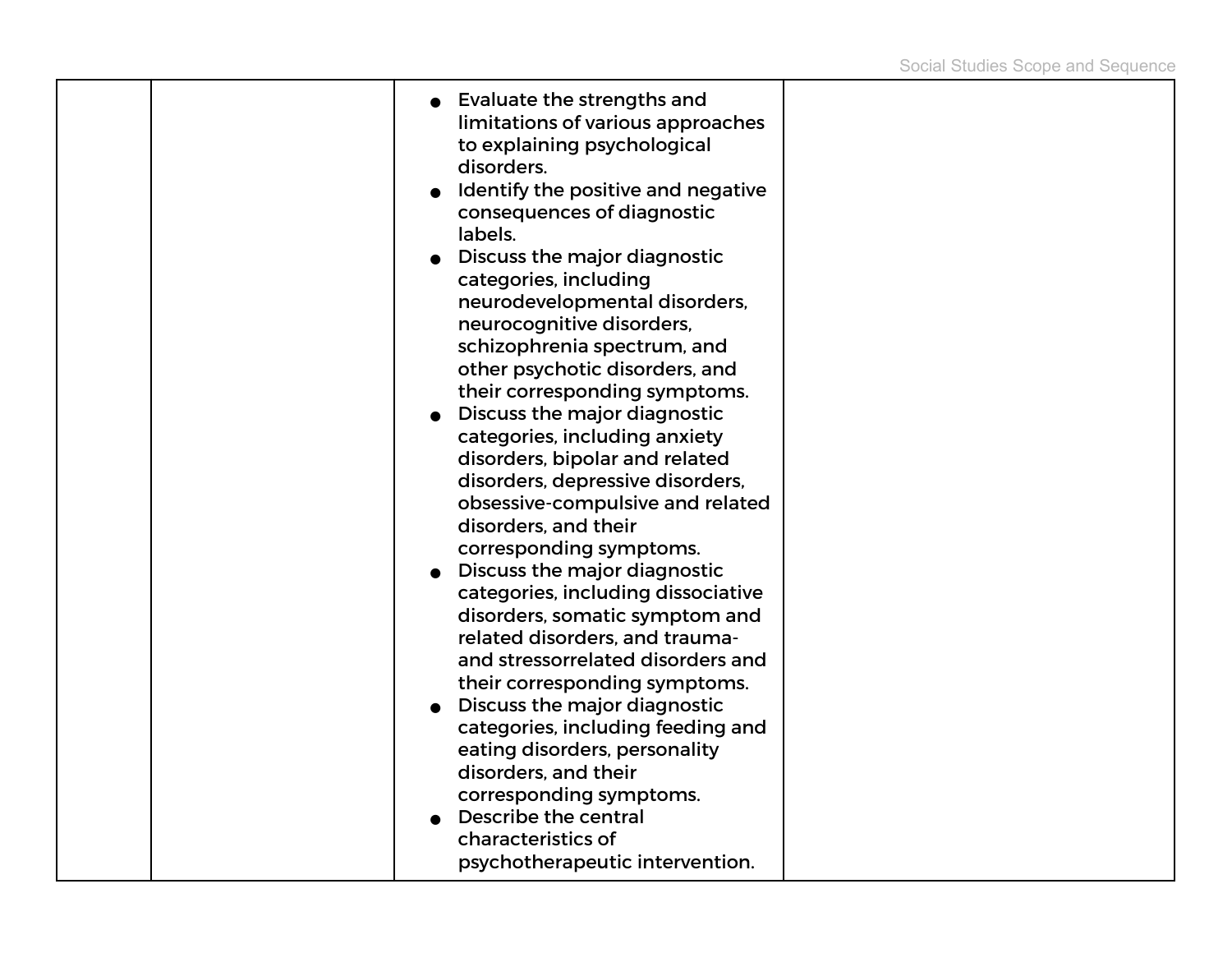|       |                              | Identify the contributions of<br>major figures in psychological<br>treatment.<br>Describe major treatment<br>orientations used in therapy and<br>how those orientations influence<br>therapeutic planning.<br>Summarize effectiveness of<br>specific treatments used to<br>address specific problems.<br>Discuss how cultural and ethnic<br>context influence choice and<br>success of treatment (e.g., factors<br>that lead to premature<br>termination of treatment).<br>Describe prevention strategies<br>that build resilience and promote<br>competence.<br>Summarize effectiveness of<br>specific treatments used to<br>address specific problems from a<br>biological perspective.<br>Compare and contrast different<br>treatment methods. |                                                                |
|-------|------------------------------|---------------------------------------------------------------------------------------------------------------------------------------------------------------------------------------------------------------------------------------------------------------------------------------------------------------------------------------------------------------------------------------------------------------------------------------------------------------------------------------------------------------------------------------------------------------------------------------------------------------------------------------------------------------------------------------------------------------------------------------------------|----------------------------------------------------------------|
| $3-5$ | Unit 9: Social<br>Psychology | Apply attribution theory to<br>explain motives.<br>Articulate the impact of social<br>and cultural categories on self-<br>concept and relations with others.<br>Anticipate the impact of self-<br>fulfilling prophecy on behavior.<br>Identify important figures and<br>research in the areas of attitude<br>formation and change.                                                                                                                                                                                                                                                                                                                                                                                                                | How does the bias of a researcher<br>affect their conclusions? |